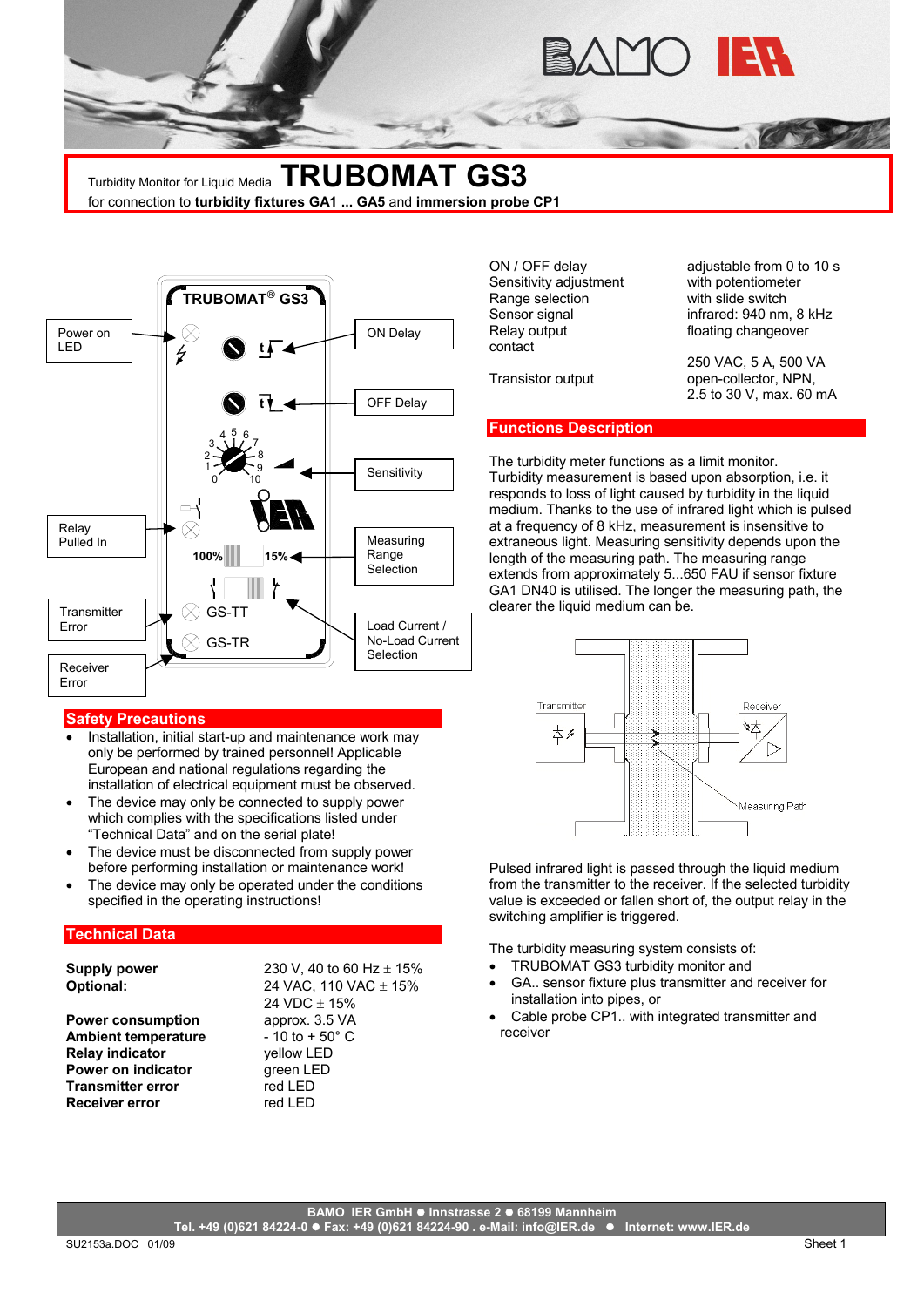# **Measuring ranges:**

This results in the following measuring ranges with sensor fixture GA1 DN 40:

- Selector switch set to  $15\%$  =  $5 350$  FAU
- Selector switch set to  $100\%$  = 150 650 FAU

# **Installing the TRUBOMAT GS3 Turbidity Monitor**

| TRUBOMAT<br>' GS 3        | Control cabinet<br>installation: IP 40<br>Top-hat rail<br>housing | 11-pin socket<br>connector,<br>attachment to<br>mounting rail per<br>DIN 46 277 |
|---------------------------|-------------------------------------------------------------------|---------------------------------------------------------------------------------|
| <b>TRUBOMAT</b><br>GS 3 W | Wall mount:<br>P 65                                               |                                                                                 |

# **Wiring Diagram, 230V 50/60 Hz**



### **Wiring Diagram, 24VDC**



### **Installing GA 1.., GA 2.. and GA 5.. Fixtures to Pipes for Inline Monitoring**

Sensor fixtures can be installed to the main fluid line, or to a parallel shunt.



Installation to Parallel Shunt

The following points must be observed in order to assure accurate measurement:

- Lenses must always be kept clean (cleaning interval depends upon operating conditions).
- The transmitter and the receiver must always be aligned horizontally to one another.



- The sensor fixture must always be full during operation.
- The fluid medium may not fall below the level of the light beam.
- If the fluid processing system comes to a standstill, fluid should kept inside the sensor fixture in order to prevent residues from drying and becoming encrusted on the lenses.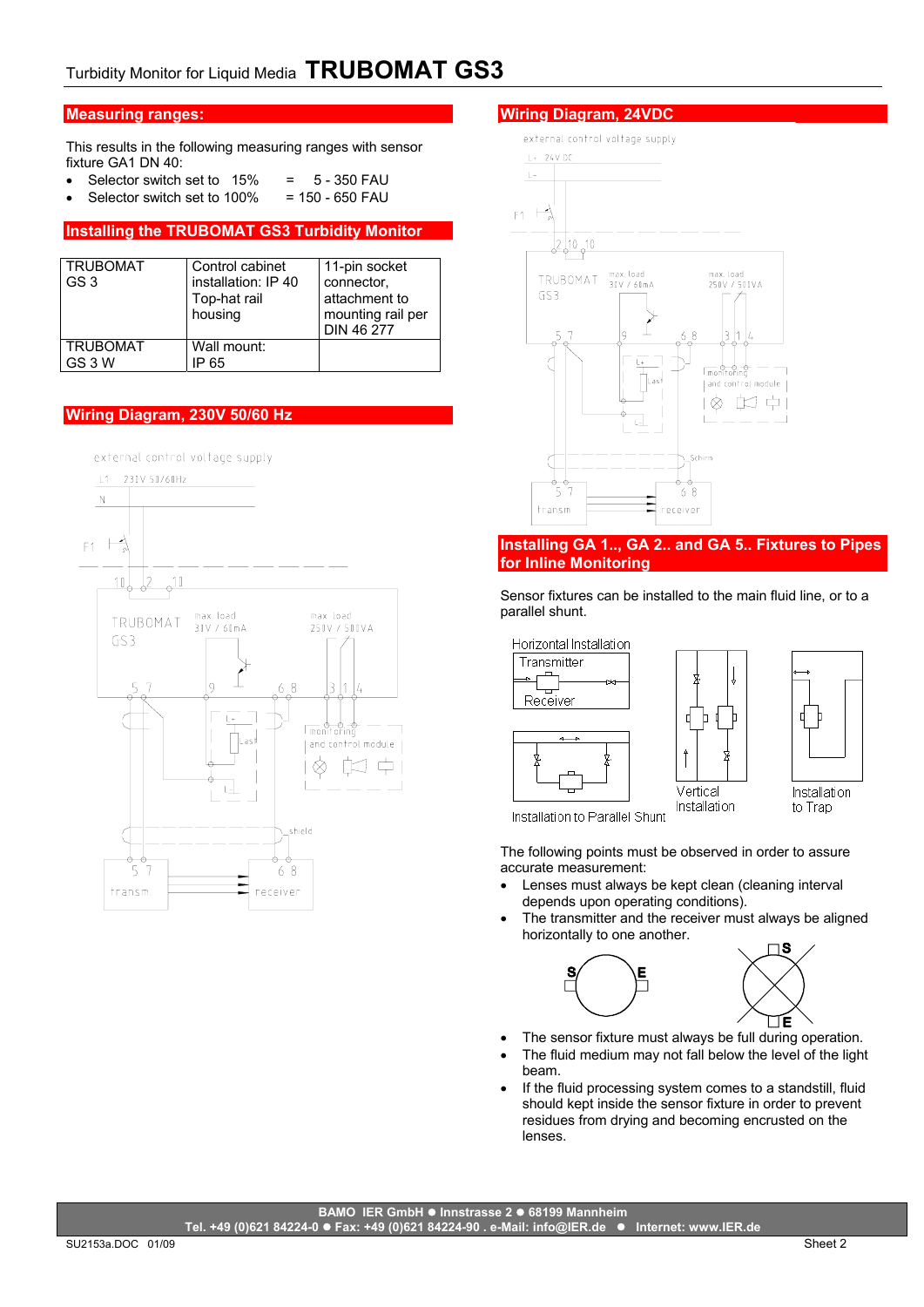- If necessary, generate back-pressure by throttling the discharge line, or install to a trap.
- The fluid to be measured must be free of gaseous bubbles. Gaseous bubbles distort measured values. Installation to a trap is advantageous.
- Snugly tighten the sleeve nuts at the transmitter and receiver seats by hand if the GA5... sensor fixture is used, in order to assure that the O-rings are adequately pressed against the lenses.
- Install a stopcock if mounted to a trap to assure that no fluid enters the transmitter or the receiver when the lenses are removed.
- Use the included suction cup when removing lenses from GA5... devices.

Observe! If dirt repelling coated glasses are used

The side with the point is coated. Mount in direction to the fluid.



# **Mounting of the immersion probe CP1**

The immersion probe CP1 is intended for the installation in basins, open gutters and containers for the monitoring of the turbidity or sludge level.

The probe is available for 2 measuring ranges:

L= approx. 40… 1400 FAU

for over runs and sewers

-> Observe: the L-version has a **"L" punch marking** on the bottom or **black side caps** (02/09).

H= approx. 500… 3000 FAU

for sludge levels and interfaces.

-> Observe: the H-version has a **"H" punch marking** on the bottom or **red side caps** (02/09).

Mount the probe in such a way that the probe is easily removable for cleaning. Cleaning intervals result from the operating conditions.

Do not scratch the glasses with abrasive cleaning materials!

# **Installation of the dipping probe CP1 Z0**

by means of assembly angles and placing screw connection

Consider! With strong current or viscous media the cable may not be overstretched. At the two drillings in the probe foot a strain relief in these cases (rope, support rod .... ) to be attached.

The drillings are designed that into them if necessary a thread M6 can be cut.

# **Mounting of the immersion probe CP1 ZR**

The probe is also available with extension tube.



## **Electrical connection:**



| Wire color | <b>Terminal</b> | <b>Function</b> |
|------------|-----------------|-----------------|
| white      | 6               | Receiver        |
| or $(1)$   |                 |                 |
| brown      | 5               | Transmitter     |
| or $(2)$   |                 |                 |
| shield     | 7/8             | Ground          |